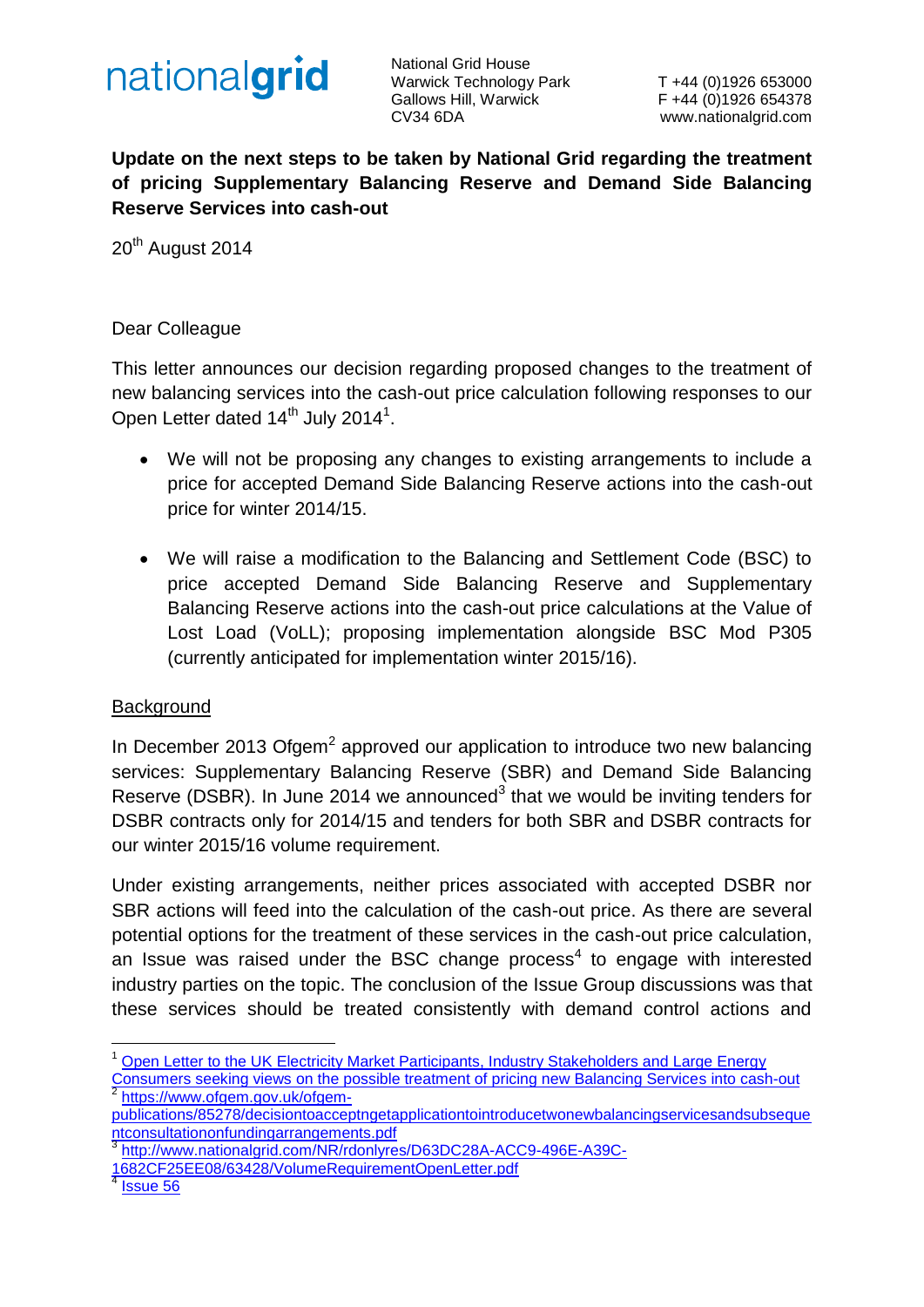therefore priced into cash-out at the Value of Lost Load (VoLL) specified in the Electricity Balancing Significant Code Review (EBSCR) Final Policy Decision (initially £3000/MWh). Subsequently on  $14<sup>th</sup>$  July 2014, we published an [Open Letter](http://www2.nationalgrid.com/WorkArea/DownloadAsset.aspx?id=34385) to industry inviting views on this proposal.

# Stakeholder Feedback

We received 14 responses to the Open Letter and would like to thank all those who took the time to consider the issue and provide us with your views.

Although not unanimous, the clear majority of responses were in agreement that the treatment of accepted actions for the new balancing services should be as follows:

## **Winter 2014/15**

DSBR should not be priced into cash-out for this winter<sup>5</sup>. Broadly the rationale given in support of this view was:

- o If the new balancing services are to be considered as proxy measures for demand control actions then consistent treatment requires that they be priced at the VoLL only once that price comes into effect for demand control actions (that is, on implementation of BSC Modification [P305\)](http://www.elexon.co.uk/mod-proposal/p305/). Since there is no price associated with demand control actions for winter 2014/15, for consistency DSBR actions should not be priced into cash-out.
- o The majority of industry parties are now likely to have largely hedged their positions for this winter without having factored in the imbalance risk associated with the proposed change. Therefore implementing the proposed change in such short timescales would not allow market participants sufficient time to react appropriately to the change.

## **Winter 2015/16**

In principle, DSBR and SBR actions should be treated consistently with the prevailing arrangements for demand control actions in cash-out price calculations<sup>6</sup>. Therefore, in line with the timescales for implementation of BSC

<sup>&</sup>lt;u>.</u>  $<sup>5</sup>$  10 respondents stated that DSBR should not be included in the cash-out price for winter 2014/15; 2</sup> respondents supported pricing DSBR at VoLL; a further 2 respondents supported pricing DSBR at the utilisation price.

 $6$  DSBR for winter 2015/16: 11 respondents supported pricing DSBR actions at VoLL; 1 respondent supported pricing DSBR at the utilisation price; 1 respondent supported pricing DSBR at the utilisation price capped at VoLL; 1 respondent supported pricing DSBR consistently with the Reserve Scarcity Pricing approach under the EBSCR, to be implemented in P305.

SBR for winter 2015/16: 10 respondents supported pricing SBR actions at VoLL; 1 respondent supported pricing SBR at the utilisation price capped at VoLL; 2 respondents supported pricing SBR consistently with the Reserve Scarcity Pricing approach under the EBSCR, to be implemented in P305; 1 respondent supported pricing SBR at  $£1 +$  the highest accepted offer for that Settlement Period.